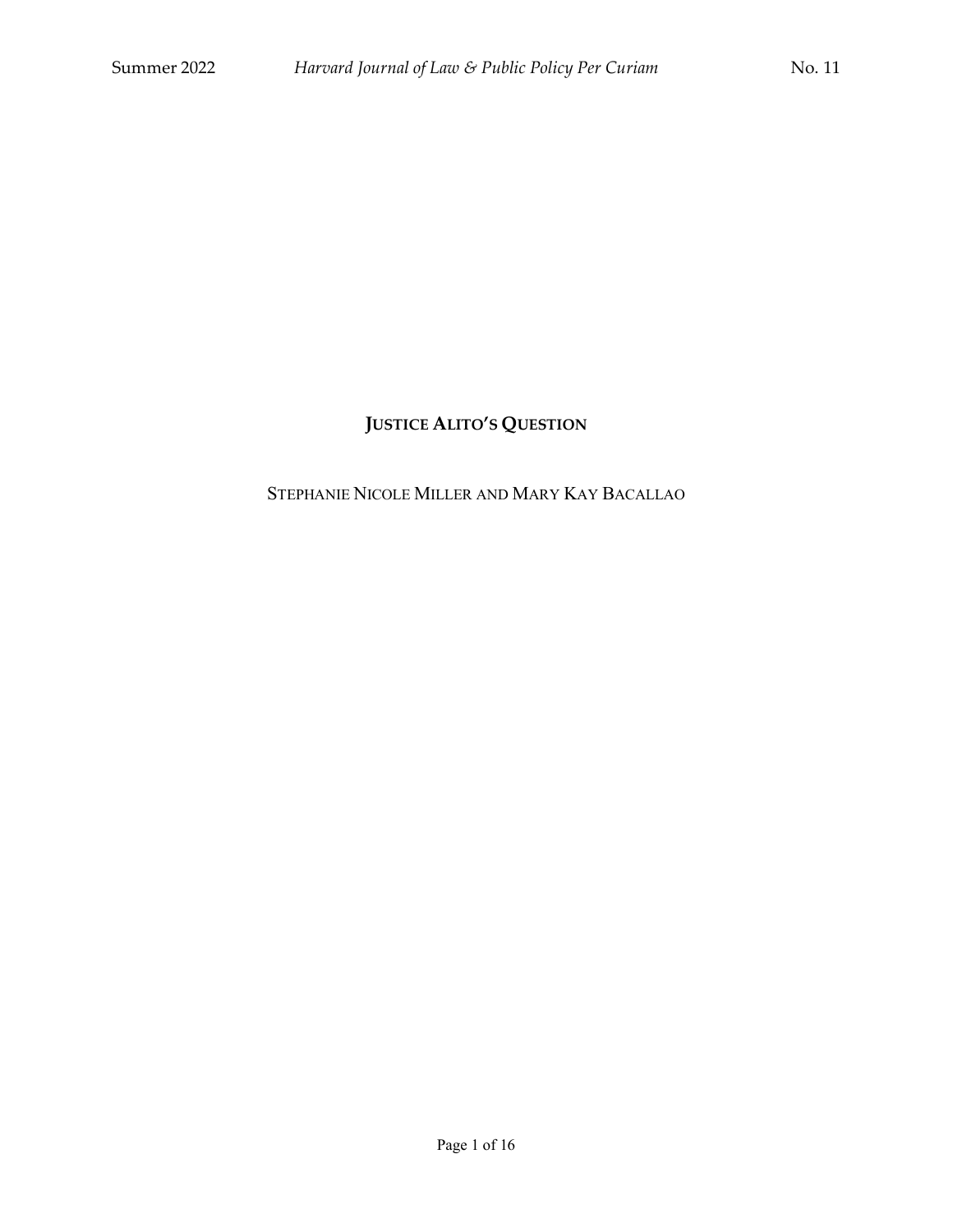## **Justice Alito's Question**:

"Can it be said that the right to abortion is deeply rooted in the history and traditions of the American people?" *Corpus linguistic evidence suggests the answer is "No."*

By: Stephanie Nicole Miller, J.D. (December 2022) Mary Kay Bacallao, Ed. D, J.D.1

## I. THE QUESTION

During oral argument in *Dobbs v. Jackson Women's Health*<sup>2</sup> on December 1, 2021, Justice Samuel Alito asked this question of Julie Rikelman, counsel for Jackson Women's Health: "[C]an it be said that the right to abortion is deeply rooted in the history and traditions of the American people?"3 He received this answer: "Yes, it can, Your Honor. [A]t the founding, women were able to end their pregnancy under the common law . . . . [A]t the time of the founding and well into the 1800s, women had the ability to end a pregnancy."4 A similar historical claim was made in response to a question from Chief Justice Roberts by the U.S. Solicitor General, Elizabeth Prelogar: "at the time of the founding and for most of early American history, women had an ability to access abortion in the early stages of pregnancy."5

 $\overline{\phantom{a}}$ 

<sup>&</sup>lt;sup>1</sup> Both authors completed a course on linguistic analysis of legal texts at the Georgia State University College of Law taught by Professor Clark D. Cunningham. As part of that course, Mary Kay Bacallao wrote a paper on whether the original meaning of "person" in the 14th amendment could have included an unborn human being and Stephanie Nicole Miller wrote about how the meaning of "right of privacy" developed and changed in  $19<sup>th</sup>$  and  $20<sup>th</sup>$  century American discourse. (These papers can be obtained by contacting the authors: MaryKayBacallao@hotmail.com and Stephanie@babykinzbooks.com.) Subsequently prompted by Justice Alito's question at the *Dobbs* oral argument, they undertook independent research under Professor Cunningham's supervision on the original public meaning of abortion in the Founding Era on which this essay is based.

<sup>2</sup> Transcript of Oral Argument, Dobbs v. Jackson Women's Health Organization

<sup>141</sup> S. Ct. 2619 (2021) (No. 19-1392), *available at* 

https://www.supremecourt.gov/oral\_arguments/argument\_transcripts/2021/19-1392\_4425.pdf. <sup>3</sup> *Id.* at 75 (cleaned up).

<sup>4</sup> *Id.* at 75–76.

<sup>5</sup> *Id.* at 102–03.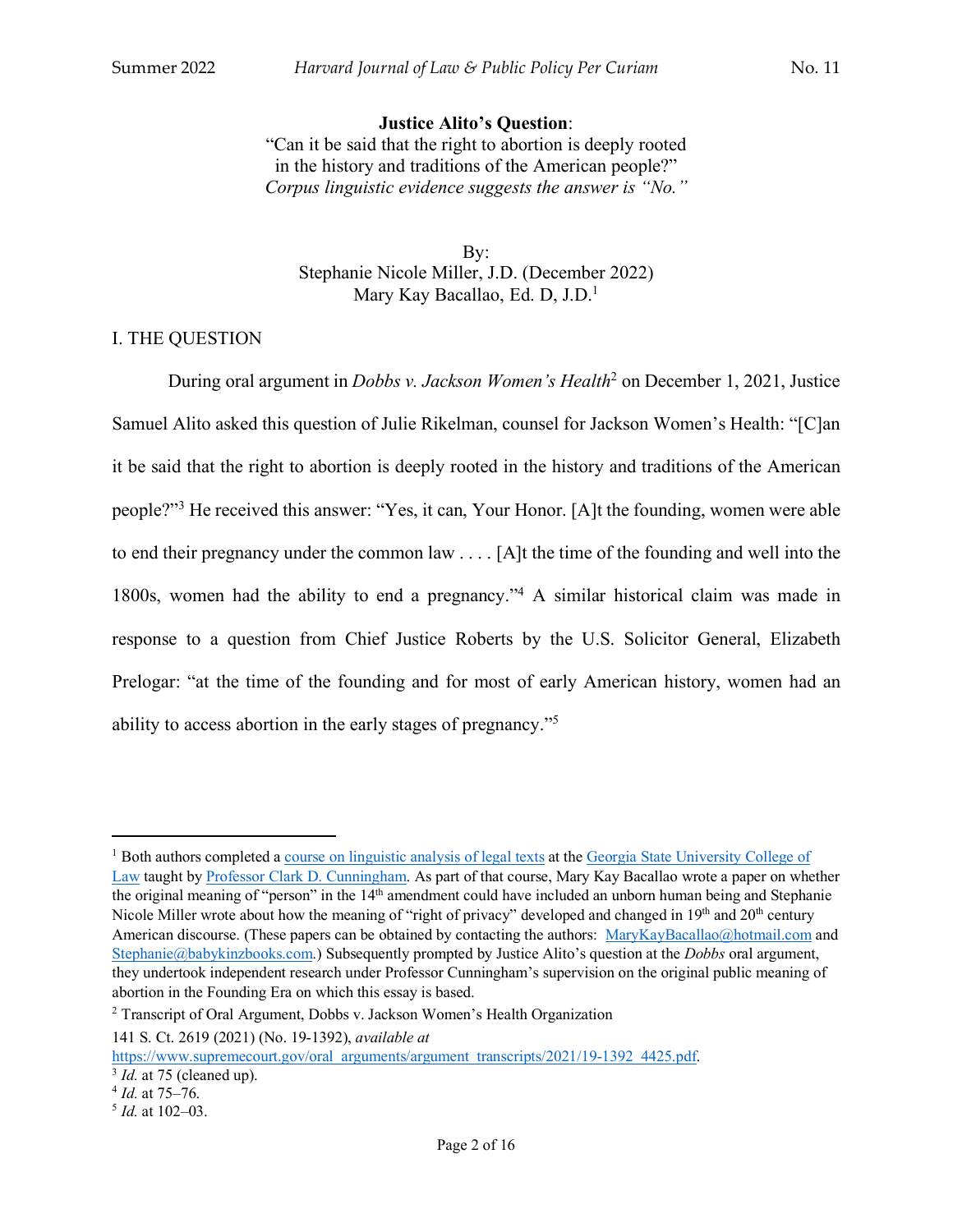In her answer to Justice Alito, Rikelman specifically referenced an *amicus* brief filed by the American Historical Association (AHA) and the Organization of American Historians ("AHA Brief").<sup>6</sup> The AHA Brief claims: "As we understand now better than ever before, American history and tradition regarding abortion under the common law undergirds *Roe v. Wade*'s holding that women have a constitutional right to decide for themselves whether to choose to terminate a pregnancy"7 because "under the common law, a woman could terminate a pregnancy at her discretion prior to physically feeling the fetus move."8 The AHA Brief infers this right of a woman from the principle stated in a number of treatises and court cases from the  $18<sup>th</sup>$  and  $19<sup>th</sup>$  centuries that "at common law no indictment will lie for attempts to procure abortion with the consent of the mother until she is quick with child," quoting a mid-19th century case, *Commonwealth v.*  Parker.<sup>9</sup> However, the AHA Brief goes beyond evidence from legal treatises and court cases to say, "ample historical evidence demonstrates that Americans knew of and followed the common law, which allowed extensive decision-making by a pregnant woman."<sup>10</sup> The AHA Brief further states: "As contemporaneous sources demonstrate, ordinary citizens continued to believe that not all abortions were criminal and that women held the power to determine whether to terminate a pregnancy."11

#### II. THE CORPUS LINGUISTIC RESEARCH

 $\overline{a}$ 

<sup>&</sup>lt;sup>6</sup> *Id.* at 76 ("There's also a brief on behalf of several key American historian associations that goes through that history in detail") (referencing Brief for American Historical Association and Organization of American Historians as Amicus Curiae Supporting of Respondents, Dobbs v. Jackson Women's Health Organization 141 S. Ct. 2619 (2021) (No. 19-1392), 2021 WL 4341742 at 4 [hereinafter "AHA Brief"].

<sup>&</sup>lt;sup>7</sup> AHA Brief at 4.<br><sup>8</sup> *Id*. at 7.<br>9 *Id.* (quoting 50 Mass. 263, 265–66 (1845)). "Nineteenth century sources used 'quick' and 'quickening' consistently to mean the woman's perception of fetal movement." *Id.* at 6 n.2.

<sup>10</sup> *Id.* at 14.

<sup>11</sup> *Id*. at 20.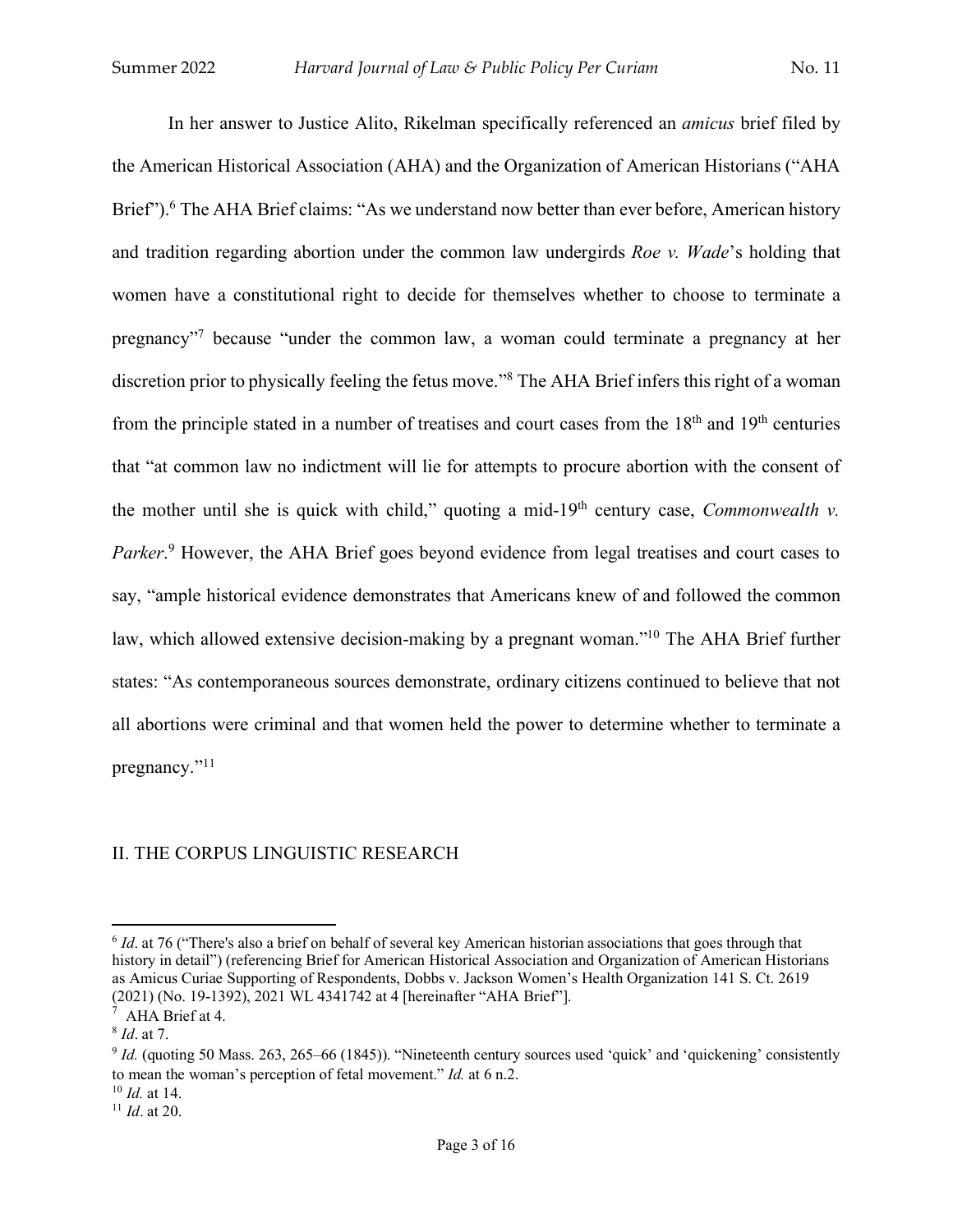Did Americans in the Founding Era express in writing the view that American women "had a right to abortion"? Our empirical research using the methods of corpus linguistics<sup>12</sup> not only failed to find any such writing but further produced persuasive evidence that Founding Era Americans would not have written of "a right to abortion" because at that time "abortion" had not developed today's meaning of a woman's voluntary choice to end pregnancy but instead was generally used in the same way we use "miscarriage" today, to refer to an involuntary termination of pregnancy.

For our research we used the Corpus of Founding Era American English (COFEA)—a digitized, online database that covers the time period starting with the reign of King George III, and ending with the death of George Washington (1760–1799). COFEA contains documents written and read by ordinary people of the day, including letters, diaries, newspapers, non-fiction books, fiction, sermons, public papers of seven major figures of the Founding Era,<sup>13</sup> and legal materials. COFEA primarily obtains these texts from seven sources: the National Archive Founders Online; the HeinOnline legal database; Evans Early American Imprints; Farrand's Records of the Constitutional Convention; Elliot's Debates (state convention debates on ratification); Harvard's Caselaw Access Project;<sup>14</sup> and the U.S. Statutes-at-Large from the first

l <sup>12</sup> *See* Clark D. Cunningham & Jesse Egbert*, Using Empirical Data to Investigate the Original Meaning of 'Emolument' in the Constitution*, 36 GA. ST. U. L. REV, 465, 473–75 (2020) (describing how corpus linguistic research meets scientific standards of generalizability, reliability, and validity), *available at* https://readingroom.law.gsu.edu/gsulr/vol36/iss5/6 and also published on the Social Science Research Network at: https://papers.ssrn.com/sol3/papers.cfm?abstract\_id=3460735.https://ssrn.com/abstract=3460735. *See also* William N. Eskridge Jr., Brian G. Slocum, & Stefan Th. Gries*, The Meaning of Sex: Dynamic Words, Novel Applications, and Original Public Meaning*, 119 MICH. L. REV. 1503, 1509 (2021) (corpus linguistics has potential to help judges make better, empirically based judgments about how words are used, both today and historical  $13$  These "founders" are George Washington, Benjamin Franklin, John Adams, Thomas Jefferson, Alexander Hamilton. John Jay, and James Madison. "About Founders Online," https://founders.archives.gov/about. <sup>14</sup> The Caselaw Access Project includes all official, book-published state and federal United States case law; the

earliest case is from 1658. https://case.law/about/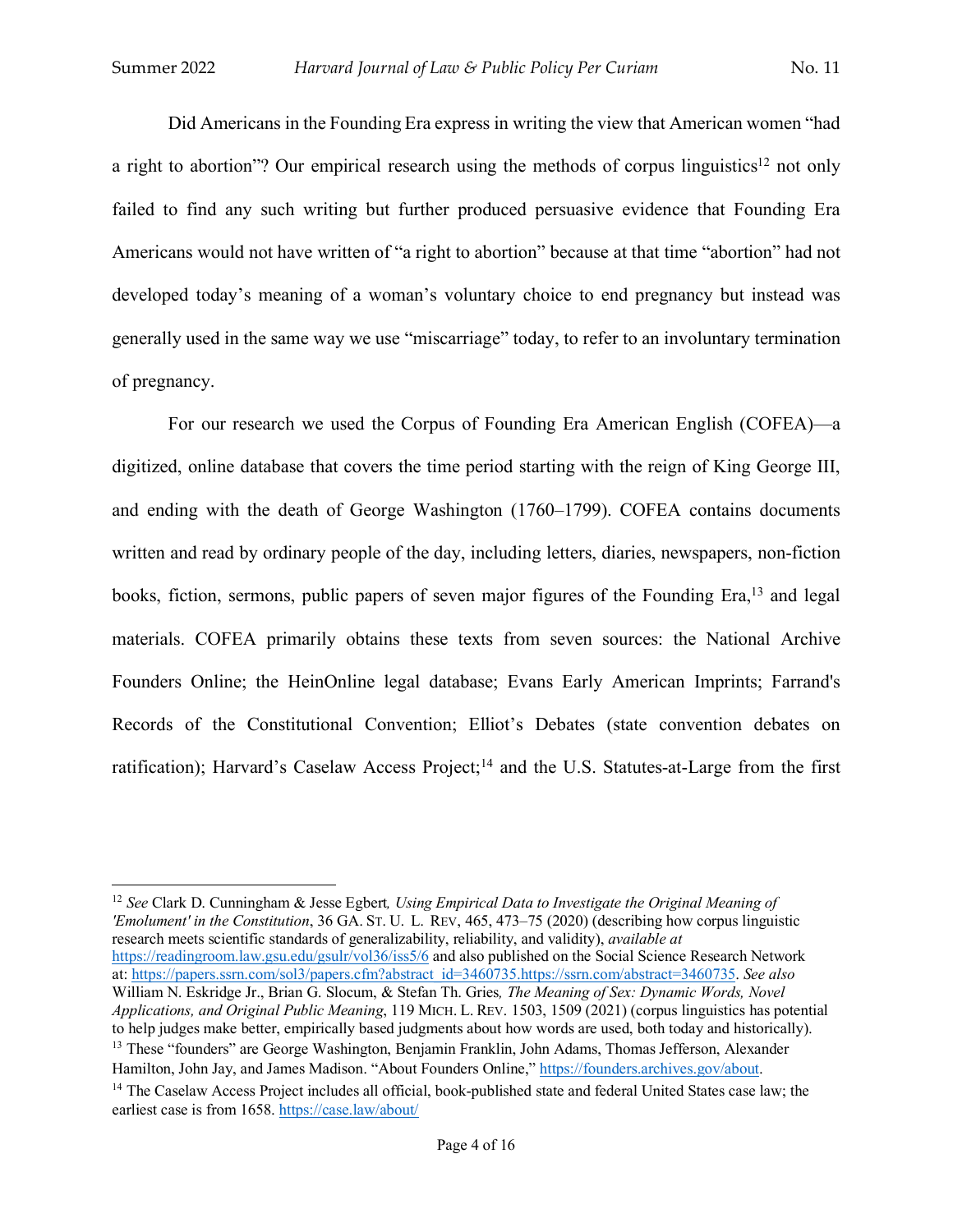five Congresses.<sup>15</sup> The entire COFEA database currently houses 126,393 texts from the Founding Era totaling 136,915,894 words.<sup>16</sup>

COFEA allows users to search for all versions of a given word by placing an asterisk after the root term. Entering "abortion\*" in the "query box" produces an initial search result of 131 uses of "abortion" and 28 uses of "abortions" for a total of 159 "hits."17 (Henceforth we will italicize *abortion* to indicate both the singular and plural forms.)

| D÷.<br>Corpus of Founding Era American English (COFEA) $\blacktriangledown$ $\mathbb{C}$ $\Box$ $\Theta$ |                   |                                    |     |       |  |  |
|----------------------------------------------------------------------------------------------------------|-------------------|------------------------------------|-----|-------|--|--|
| abortion* ×<br>Add query terms $\rightarrow \times$                                                      | Concordances      | Frequencies/Dispersions Collocates |     | Texts |  |  |
| $\wedge$<br><b>Corpus Filters</b>                                                                        | Match             | <b>Raw Frequency</b>               |     |       |  |  |
| Collocates                                                                                               | $- -$<br>abortion | 159                                | 131 |       |  |  |
| Columns                                                                                                  | abortions         |                                    | 28  |       |  |  |
|                                                                                                          |                   |                                    |     |       |  |  |

The majority of these initial search results, 123, came from a component of the COFEA database downloaded from Evans Early American Imprints Online, which contains over 3,000 books, pamphlets, and other written materials published in America between 1760 and 1799.<sup>18</sup>

 $\overline{a}$ 

<sup>&</sup>lt;sup>15</sup> *Corpus of Founding Era American English: About the Corpus (BYU Law),* https://lawcorpus.byu.edu/cofea;showCorpusInfo=true/concordances.

 $h<sup>16</sup>$  *Id.* Corpus linguistic methods should meet the scientific standard of reliability: a different researcher applying the same methods should duplicate the same outcome, note 12, *supra*. After free registration using a Google-based identification (e.g. Gmail address), anyone can access the COFEA data base online at:

https://lawcorpus.byu.edu/cofea/concordances. In this essay we provide exact details of how we used COFEA's online tools and provide our resulting data analyses in an online Appendix so readers can evaluate our results against the readers' own use of COFEA.

<sup>&</sup>lt;sup>17</sup> Our COFEA search found no texts using "abortionist."

<sup>18</sup> Cunningham & Egbert, *supra* note 12, at 474.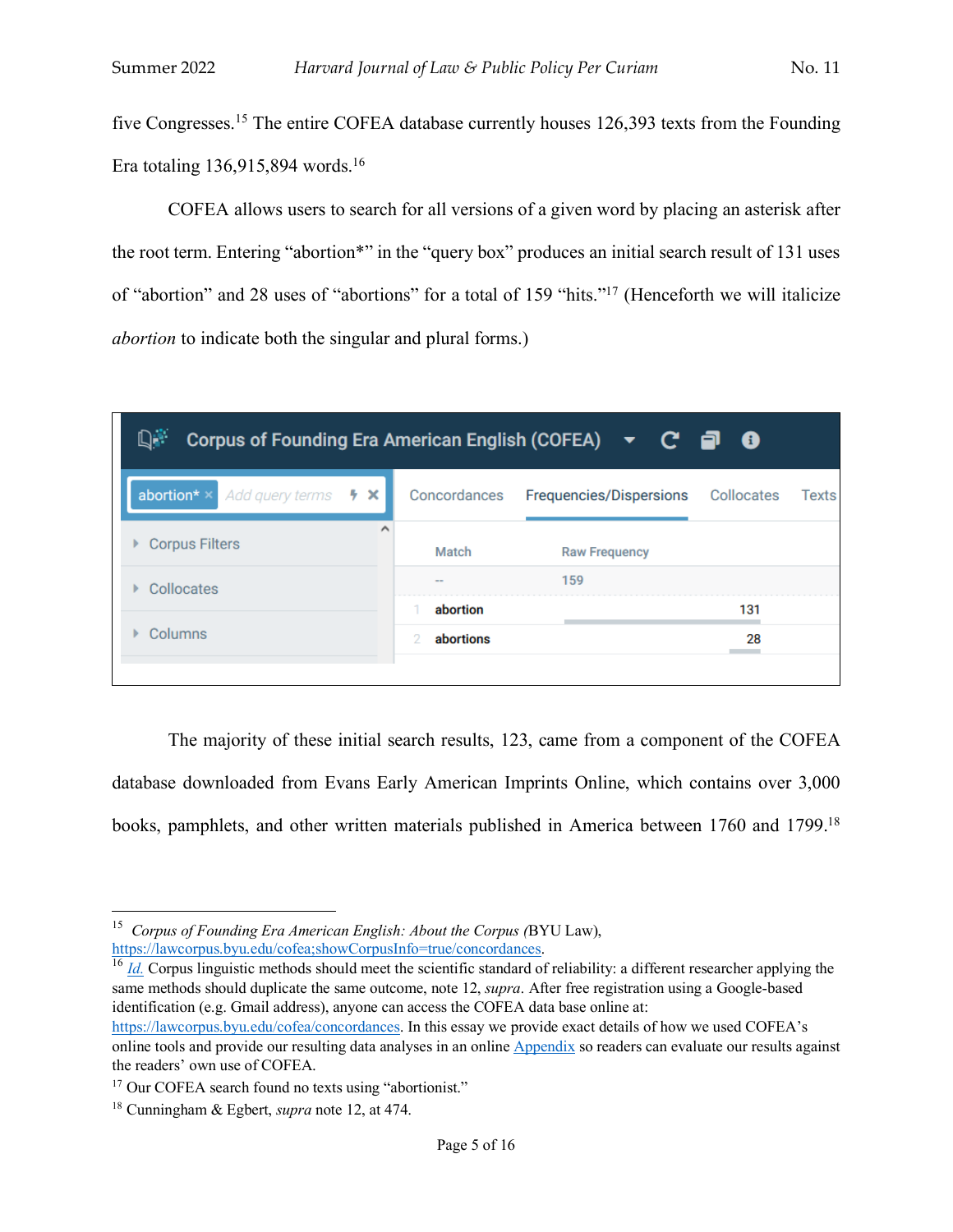Twenty hits came from Founders Online. Thirteen were found in Hein Online, which represents primarily legal texts. Three hits came from the Caselaw Access Project.<sup>19</sup> We exported these results to an Excel spreadsheet, including 100 words to the left and right of each use of *abortion*. 20

| ₽₹<br>Corpus of Founding Era American English (COFEA)   |                                                                                                                                                                           |  |  |  |  |
|---------------------------------------------------------|---------------------------------------------------------------------------------------------------------------------------------------------------------------------------|--|--|--|--|
| Add query terms<br>$5 \times$<br>abortion*              | Concordances<br>Frequencies/Dispersions<br>Collocates<br><b>Texts</b>                                                                                                     |  |  |  |  |
| <b>Corpus Filters</b>                                   | Concordance                                                                                                                                                               |  |  |  |  |
| + Add filter type<br>$\blacktriangledown$               |                                                                                                                                                                           |  |  |  |  |
|                                                         | he most powerful agent in bringing it on, is some taint left since a former<br>, which encreases in proportion to the number of abortions. Wher<br>abortion               |  |  |  |  |
| <b>Collocates</b>                                       | being at hand. It is now a fortnight since she was first confined to<br>was very alarming. She gave every symptom of a painful and dangerous<br>abortion                  |  |  |  |  |
| Columns                                                 | for recovering which a legal remedy had been prosecuted, is rendered an<br>by some event posterior to institution of the demand, the court of<br>abortion                 |  |  |  |  |
|                                                         | most alarming and dangerous floodings. 7. Lastly, With a view to prevent<br>in cases of habitual predisposition, in plethoric habits, or in those<br>abortion             |  |  |  |  |
| Sort                                                    | of this project, the Boston Port Bill, the alteration of the charter o<br>e duty on tea, the attempt to obtrude that article upon the Americans, the<br>abortion          |  |  |  |  |
| <b>Additional Options</b>                               | of both or in a decision of the former in favor of the Delaware. I h<br>anent with the temporary question. If they do I think it will end in either an<br>abortion        |  |  |  |  |
|                                                         | . III. The death of the foetus; which many be occasioned from, 1.<br>notion of the foetus, its kicking or strugglings. 4. A habitual disposition to<br>abortion           |  |  |  |  |
| $\overline{\phantom{a}}$ Export                         | or that often proves hurtful to a woman with child; and sometimes causes<br>. Nor is the north wind much less hurtful, or less to be avoided, as<br>abortion              |  |  |  |  |
| Max # of Results to Export                              | ale, and it will do her abundance of good; but if notwithstanding, signs of<br>or miscarriage appear, let her lay a toast dipped in tent (in case n<br>abortion           |  |  |  |  |
| 200<br>$\overline{\mathbf{v}}$                          | 10 er ij. to v. or more alive; or in powder. from iij. gr. to xv. MISCARRIAGE. See<br><b>Abortion</b><br>. MITHRIDATE. Alexipharmi•, anodyne, from j. scruple to a drachn |  |  |  |  |
| # of Context Words to Export                            | and deformity . - The president received the treaty in January, wh<br>and mystery marked the conception, birth, and parentage of this lump of<br>abortion                 |  |  |  |  |
| Up to 100 left and 100 right<br>$\overline{\mathbf{v}}$ | leurisies, peripneumonies, or quinsies, after being much weakened by an<br>, or a flooding. The same complaints have likewise been brought<br>abortion<br>12              |  |  |  |  |
|                                                         | of fatal Epidemics.* The earthquakes and the insects have been noticed.<br>were among the remarkable precursors of this malady. The same<br><b>Abortions</b><br>13        |  |  |  |  |

We then manually reviewed each set of 201 words to analyze the context of usage. This review revealed that some search results represented the same text found in different sources; for example, a letter from John Adams to Thomas Jefferson might appear in both the Adams papers and the Jefferson papers. After removing these duplicates, we were left with 134 uses of *abortion*, 21 to which we added one more example excluded from the initial search because "abortion" appeared in the text as "abor-tion."22

 $\overline{\phantom{a}}$ 

<sup>&</sup>lt;sup>19</sup> The search did not find any uses of *abortion* in Farrand's Records, Elliot's Debates, or the early Statutes at Large. <sup>20</sup> This spreadsheet appears as "Abortion-COFEA-OriginalResults" in the online Appendix, http://www.clarkcunningham.org/L2/Miller-Bacallao.html

<sup>&</sup>lt;sup>21</sup> The Appendix contains a spreadsheet titled "Abortion-17May2022-ByNumber" assigning a specific number to each unduplicated use that is retained in future analyses for reference

<sup>22</sup> *See* text accompanying note 49, *infra*.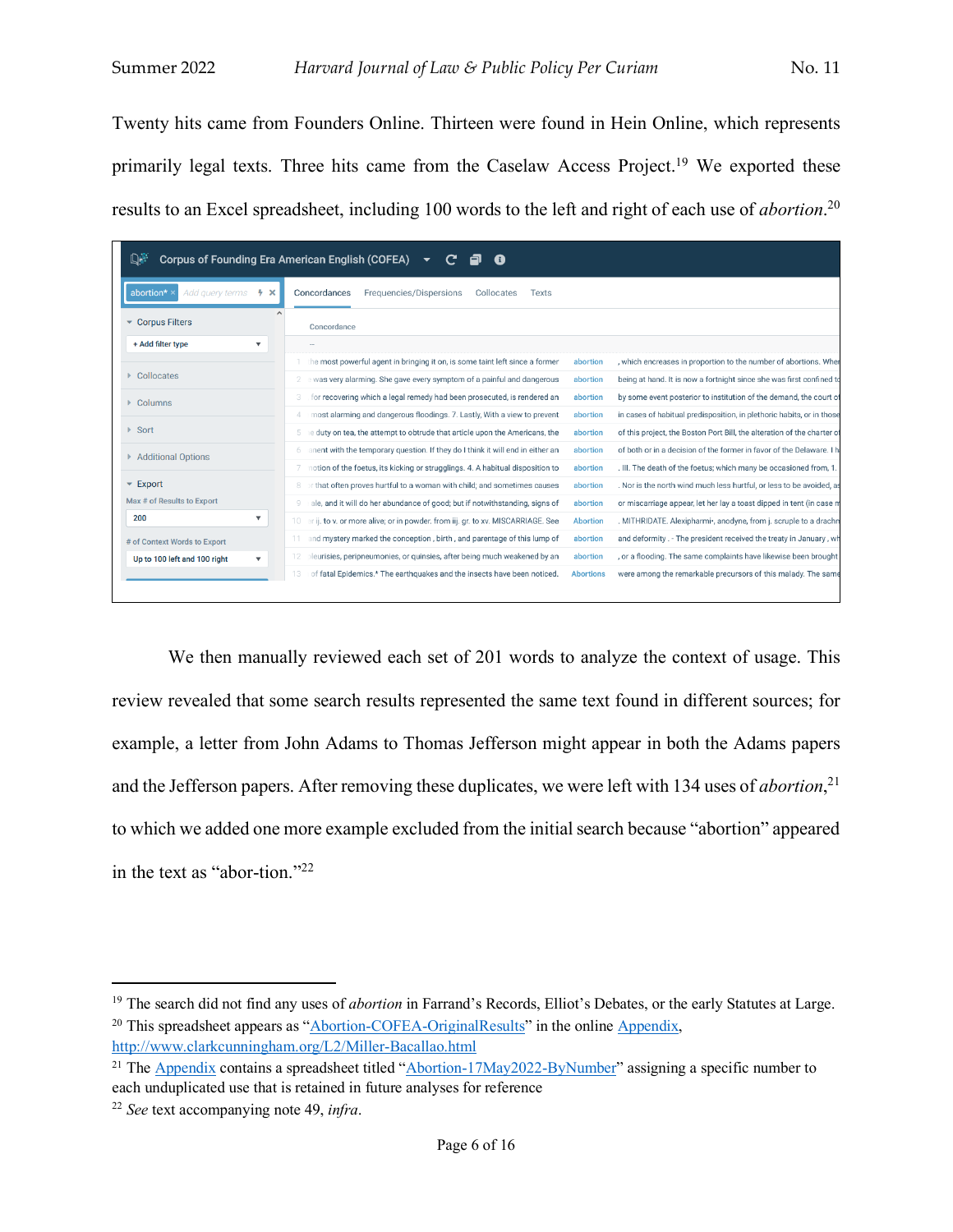## III. THE FINDINGS

Our review of these 135 occurrences of *abortion* revealed that 98 clearly referred to the termination of a woman's pregnancy; the other 37 usages appeared to use the word metaphorically, generally to refer to a misshapen or monstrous living thing or to an unfortunate occurrence.<sup>23</sup> Of the 98 usages referring to pregnancy, 85 of the uses were in the context of involuntary termination of pregnancy,24 using *abortion* as the word "miscarriage" would be used today, as illustrated by the following examples:

"[T]he situation of my wife was very alarming. She gave every symptom of a painful and dangerous abortion being at hand. It is now a fortnight since she was first confined to her room, and every appearance grows more and more critical. It is almost certain, that the fœtus, now about six months old, is dead. Altho' I know your readiness to sympathize with me, I should not have troubled you with this detail, were it not for a wish, that the outlines of it should be conveyed to the ears of the president."25

"Abortion (to prevent). Use daily a Decoction of Lignunm Gualacum."26

"On my return to Sheffield . . . I found a number of the inhabitants . . . afflicted with a fever . . . The number affected with the fever, in all other parts of town, did not, I believe exceed thirty. Of these, three died: one an aged woman: the other two, pregnant women; of whom one died in the fever, the other suffered an abortion, and died some months after, dropsical."<sup>27</sup>

<sup>23</sup> This comment in a letter by George Washington combined both metaphoric uses of *abortion*: "The resolutions which were published for consideration, vesting Congress with powers to regulate the Commerce of the Union, have I hope been acceded to. If the States individually were to attempt this, an abortion, or a many headed monster would be the issue." "From George Washington to David Stuart, 30 November 1785," *Founders Online,* National Archives, https://founders.archives.gov/documents/Washington/04-03-02-0359 (emphasis added). [Original source: *The Papers of George Washington*, Confederation Series, vol. 3, *19 May 1785–31 March 1786*, ed. W. W. Abbot. Charlottesville: University Press of Virginia, 1994, pp. 423–424.]

<sup>&</sup>lt;sup>24</sup> For one example, example 54 (line 99) in "Abortion-17May2022-ByNumber," we were uncertain whether the termination was voluntary or involuntary.

<sup>25</sup> *To James Madison from Edmund Randolph, 15 March 1790*, Founders Online, National Archives, https://founders.archives.gov/documents/Madison/01-13-02-0076 . [Original source: THE PAPERS OF JAMES MADISON, vol. 13, 20 January 1790–31 March 1791, ed. Charles F. Hobson and Robert A. Rutland. Charlottesville: University Press of Virginia, 1981, pp. 107–108.]

<sup>&</sup>lt;sup>26</sup> The Rev. John Wesley, PRIMITIVE PHYSICK: OR, AN EASY AND NATURAL METHOD OF CURING MOST DISEASES: ABORTION (Philadelphia 1764), *available at* Evans Early American Imprints,

<sup>&</sup>lt;sup>27</sup> Letter of William Buel, Physician at Sheffield, to E.H. Smith, Physician of New York (1795), in Noah Webster, A COLLECTION OF PAPERS ON THE SUBJECT OF BILIOUS FEVERS, PREVALENT IN THE UNITED STATES FOR A FEW YEARS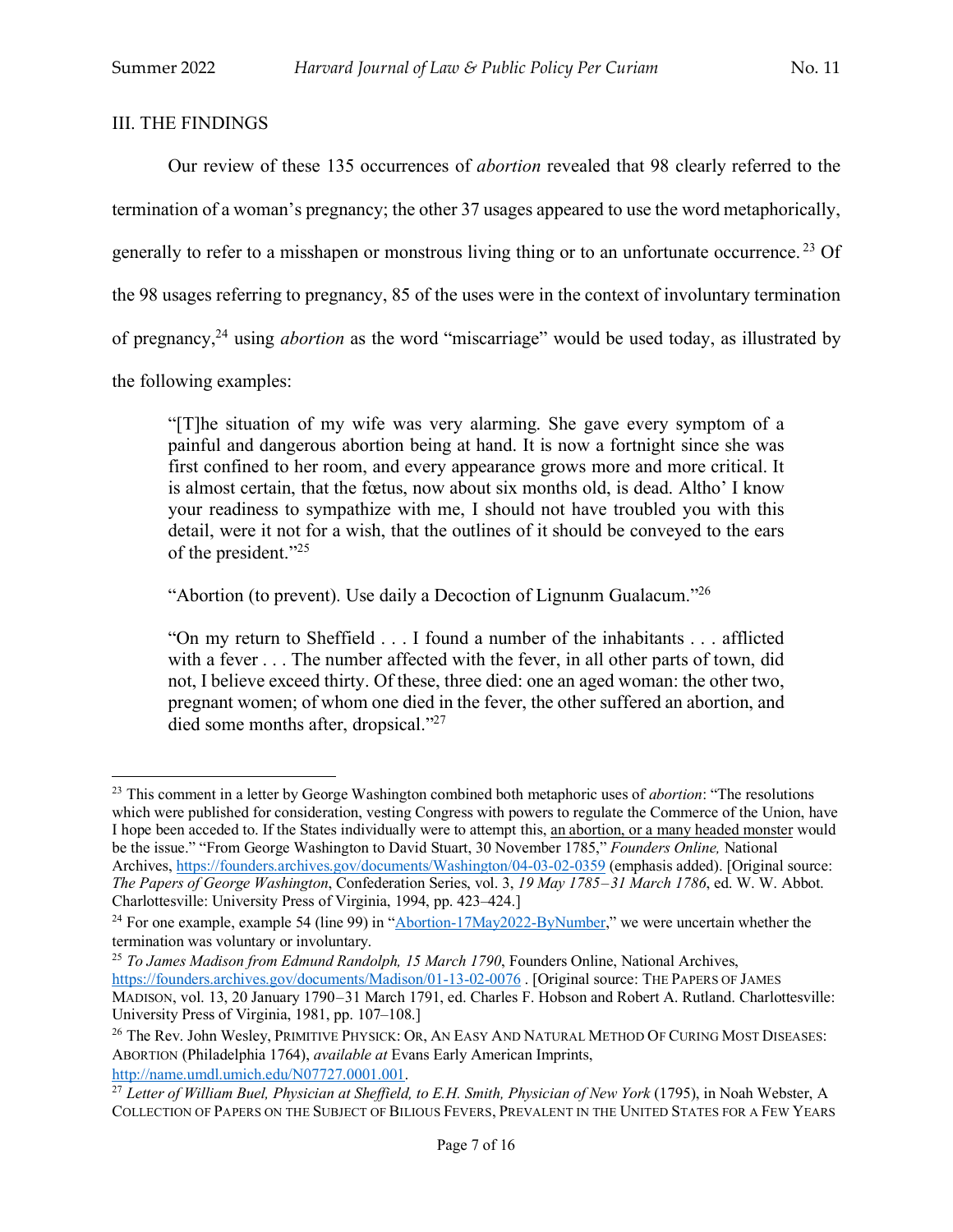We noticed that some sources appeared repeatedly in our research results. Sorting the spreadsheet by the "Text ID" provided by COFEA enabled us to determine that 19 different sources appeared at least twice.<sup>28</sup> Ten of these sources were medical texts. In a number of the medical texts, variations of the word "miscarriage" (hereinafter *miscarriage* will refer to all such variations) appeared in the same contexts as *abortion*. Generally, the context indicated that *miscarriage* and *abortion* were being used interchangeably to refer to the same event. For example:

"Some sanguine robust Women are very liable to miscarry at a certain Time, or Stage, of their Pregnancy. This may be obviated, by their bleeding some Days before that time approaches. . . . But this Method would avail very little for delicate Citizens, who miscarry from a very different Cause; and whose Abortions are to be prevented by a very different treatment."29

"Where the abortion is owing to habit . . . Opium is always useful, and I have seen instances, where by the use of it women retained children, of which they would otherwise have miscarried."30

By far the most recurrent source was Hamilton's *Outlines of the Theory and Practice of* 

*Midwifery*, producing 19 different occurrences of *abortion*. <sup>31</sup> Hamilton provided a very precise

definition of abortion: "The premature delivery of the foetus; which comprehends every period

PAST 56 (New York 1796) *available at* Evans Early American Imprints,

http://name.umdl.umich.edu/N23882.0001.001.<br><sup>28</sup> A spreadsheet listing the unduplicated results by Text ID (bringing together results from the same source) appears in the Appendix as "Abortion-COFEA-17May2022-ByTextID".

<sup>&</sup>lt;sup>29</sup> James Kilpatrick, ADVICE TO THE PEOPLE IN GENERAL, WITH REGARD TO THEIR HEALTH: BUT PARTICULARLY CALCULATED FOR THOSE, WHO ARE THE MOST UNLIKELY TO BE PROVIDED IN TIME WITH THE BEST ASSISTANCE, IN ACUTE DISEASES, OR UPON ANY SUDDEN INWARD OR OUTWARD ACCIDENT 186 (Philadelphia 1771), *available at*

<sup>&</sup>lt;sup>30</sup> William Cullen, LECTURES ON THE MATERIA MEDICA: ON THE VIRTUES OF MEDICINES 348 (Philadelphia 1775), *available a*t Evans Early American Imprints, http://name.umdl.umich.edu/N11048.0001.001

<sup>31</sup> Alexander Hamilton, OUTLINES OF THE THEORY AND PRACTICE OF MIDWIFERY (Philadelphia 1790), *available at* Evans Early American Imprints, http://name.umdl.umich.edu/N17435.0001.001. Hamilton was Professor of Midwifery in the University of Edinburgh (Scotland) and a member of the Royal College of Surgeons. A section from the book, entitled "Abortion," appears in the Appendix.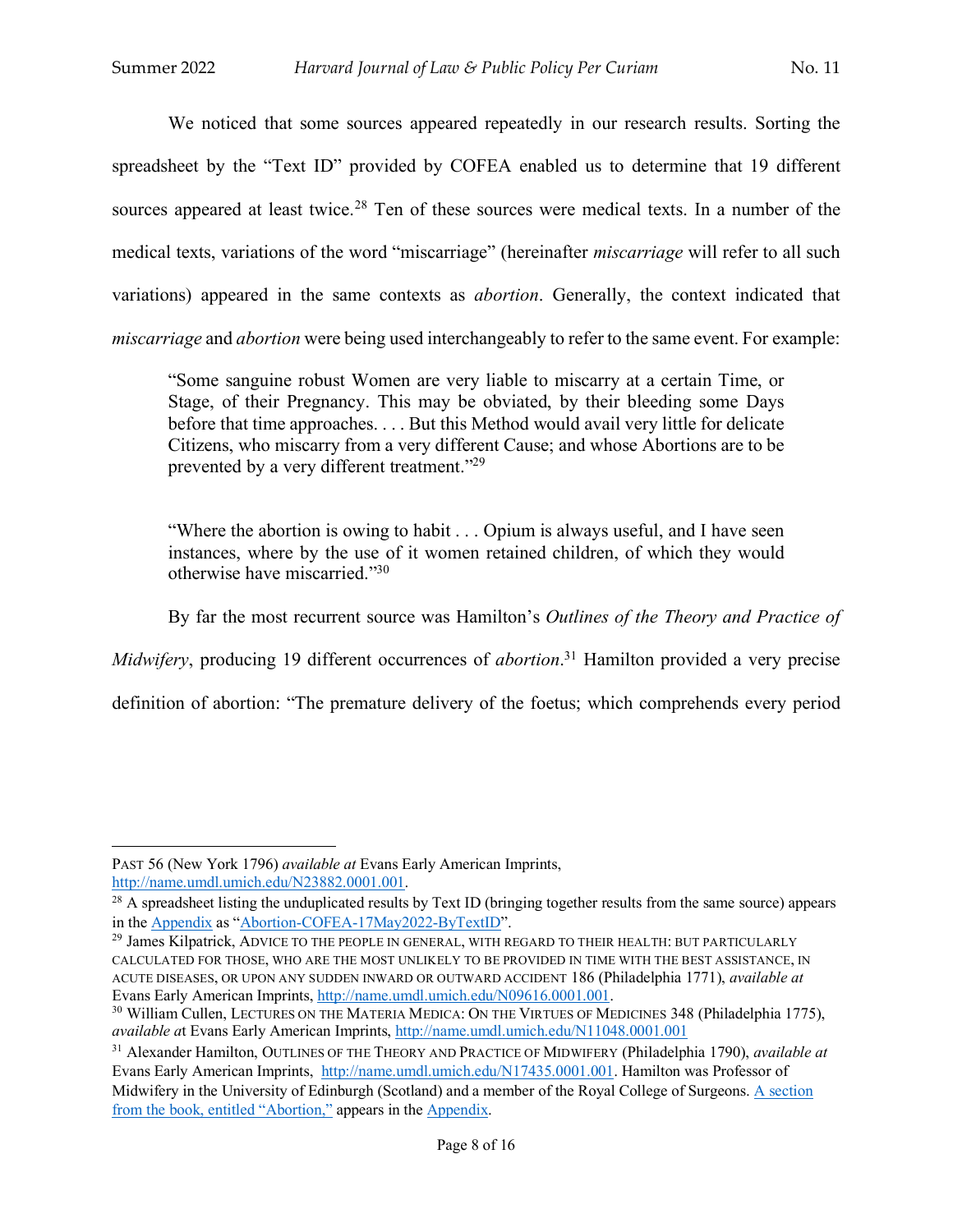before the evolution of its system be sufficiently complete to enable the child to exist after the connection with the parent is dissolved."32

Although Hamilton himself used *abortion* to refer generally to termination of pregnancy, he noted: "Some authors still make the following distinction. When the ovum is expelled in the early months, they call it an abortion; and, if the foetus be delivered at any period between the fifth month and the full time, a miscarriage."33 We did not find this distinction between *abortion* and *miscarriage* anywhere else in our results. For example, when Edmund Randolph—at the time U.S. Attorney General—wrote to James Madison that his wife was giving "every symptom of a painful and dangerous abortion" he mentioned that "it is almost certain that the foetus [is] now about six months old."34

In Dr. John Elliot's "Medical Pocketbook,"<sup>35</sup> arranged "into alphabetical order," the first

entry is:

## **ABORTION**:

SYMPTOMS. Pain in the back, loins, and lower part of the belly … Most commonly happens between the second and fourth months of pregnancy, though it may occur later. It may be occasioned by frights, falls, strong emetics or cathartics, or by any violent commotion of body or mind.

TREATMENT. . . . the patient should be kept very still and quiet in bed. If, nevertheless, abortion follow . . . give . . . medicines . . . as after child-birth.

When the reader gets to "M" in the Medical Pocketbook, the following simple entry appears:

 $\overline{\phantom{a}}$ 

<sup>32</sup> *Id*. at 143.

<sup>33</sup> *Id*.

<sup>34</sup> Randolph, *supra* note 23.

<sup>35</sup> John Elliot, THE MEDICAL POCKET-BOOK; FOR THOSE WHO ARE, AND FOR ALL WHO WISH, TO BE, PHYSICIANS. : CONTAINING A SHORT BUT PLAIN ACCOUNT OF THE SYMPTOMS, CAUSES, AND METHODS OF CURE, OF THE DISEASES INCIDENT TO THE HUMAN BODY: INCLUDING SUCH AS REQUIRE SURGICAL TREATMENT: TOGETHER WITH THE VIRTUES, AND DOSES, OF MEDICINAL COMPOSITIONS, AND SIMPLES. EXTRACTED FROM THE BEST AUTHORS, AND DIGESTED INTO ALPHABETICAL ORDER (Philadelphia 1784). The full section in the Medical Pocket Book on "Abortion" is reproduced in the Appendix.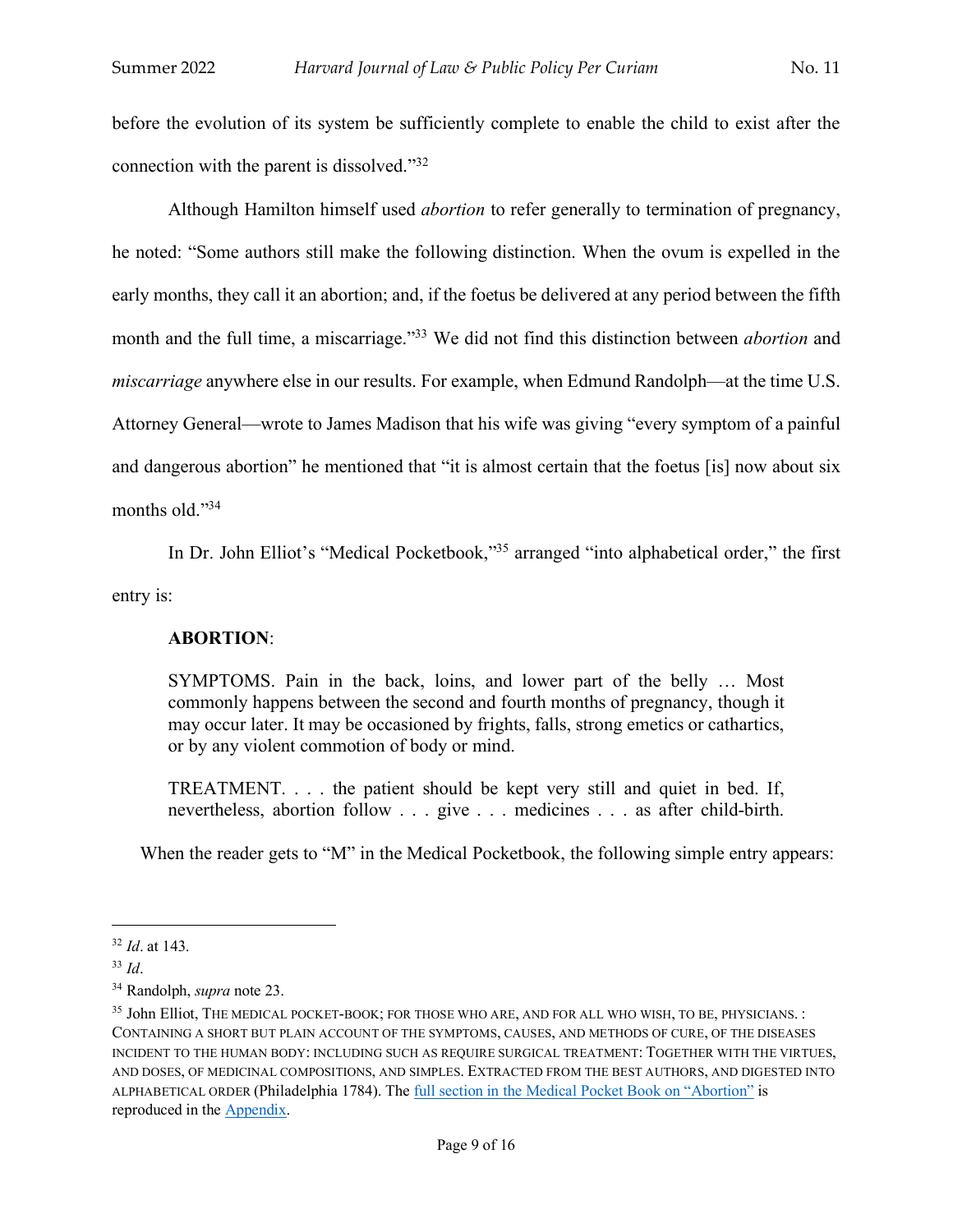$\overline{a}$ 

## **MISCARRIAGE.** See Abortion.

We did find "hits" in COFEA written by ten different authors (totaling twelve examples) in which the use of *abortion* showed awareness by the writer that a woman might voluntarily choose to terminate pregnancy.36 (The two writers who each provided two such uses of *abortion* were Thomas Jefferson and John Adams.) We did not, however, interpret these examples as indicating that the word *abortion*, standing by itself, had two different meanings in the Founding Era: (1) involuntary termination of pregnancy or (2) voluntary termination of pregnancy. Rather, we observed in these twelve examples that the concept of voluntary termination of pregnancy modern day "abortion"—was communicated by combining *abortion* with a verb indicating human agency. For example, nine of the eleven authors used the phrase "procure abortion" to indicate that pregnancy was not terminated by medical misfortune but caused by human choice.37

To explore whether there was a larger pattern in  $18<sup>th</sup>$  century English, beyond what we discovered in COFEA, of using the phrase *procure abortion* to refer to voluntary termination of pregnancy, we used a second data base that overlaps the period covered by COFEA: The BYU-Corpus of Early Modern English (hereinafter "COEME"). COEME allowed us to search back to 1700 (COFEA begins with 1760) and to search texts from Great Britain as well as America.<sup>38</sup> We searched for uses of "procure *abortion*" by searching for "abort\*" within six words of "procure\*":

<sup>&</sup>lt;sup>36</sup> The Appendix contains a spreadsheet titled "Abortion-COFEA-17May2022-ByCategory" that sorts the 135 unduplicated research results into three categories: Involuntary [termination of pregnancy], Voluntary [termination of pregnancy], and Other. Also, downloaded lines where some version of "miscarriage" also appears are highlighted in yellow.

<sup>&</sup>lt;sup>37</sup> The phrases used by the other two authors were "the art of producing abortions" and "take a potion to make an abortion." We interpreted these phrases as also indicating human agency. *See* text accompanying notes 52 and 58, *infra*.

<sup>&</sup>lt;sup>38</sup> COEME covers the period 1475–1800 based on 40,299 texts drawn from Eighteenth Century Collections Online, Early English Books Online, and Evans Early American Imprints, totaling more than 1.2 million words. BYU-COEME, About the Corpus, https://lawcorpus.byu.edu/byucoeme;showCorpusInfo=true/concordances.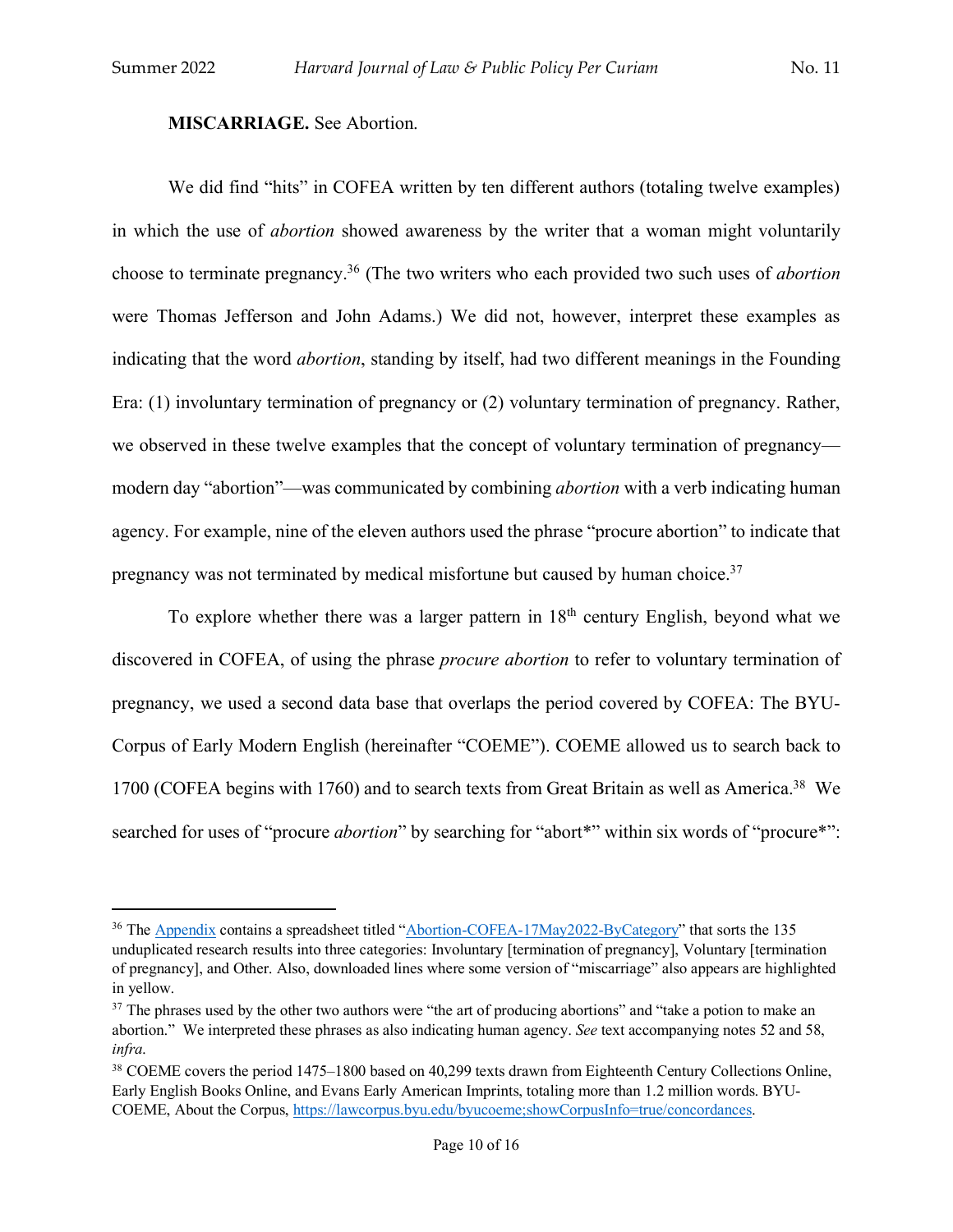| $\mathbb{D}^{\mathbb{N}}$<br>BYU-Corpus of Early Modern English (BYU-COEME)<br>ø |                                                                                                                                                                              |  |  |  |  |
|----------------------------------------------------------------------------------|------------------------------------------------------------------------------------------------------------------------------------------------------------------------------|--|--|--|--|
| abort*<br>Add guery terms<br>5 ×                                                 | Concordances<br>Frequencies/Dispersions<br>Collocates<br><b>Texts</b>                                                                                                        |  |  |  |  |
| <b>Corpus Filters</b>                                                            | Concordance                                                                                                                                                                  |  |  |  |  |
| Filter Type: Year<br>$\boldsymbol{\times}$                                       |                                                                                                                                                                              |  |  |  |  |
| <b>RANT</b><br>1700                                                              | w of God. Aristotle Politic. I. 7. c. 16. teaches it to be lawful to procure an<br>before that which is conceived hath Life and Sense. Diogenes Laertius<br><b>Abortion</b>  |  |  |  |  |
| 1800<br>v                                                                        | g their offspring, the wolmen, in some parts of America, procure frequent<br>by the use of certain herbs, and extiniquish the first sparks of that life<br>abortions         |  |  |  |  |
|                                                                                  | , or to throw her child into the next river, becaufe fhe will go with her hu<br>becaufe they are old and paft labour; and for a woman either to procure<br>abortion          |  |  |  |  |
| + Add filter type<br>$\overline{\mathbf{v}}$                                     | licy; that of suffering, or rather obliging, their women, to <b>procure</b> frequent<br>, by the use of a certain herb; that they may, in some measure, be ease<br>abortions |  |  |  |  |
|                                                                                  | reduced fertility; but as fertility was not their wish, they learned to procure<br>, that their pleasures might suffer the less interruption; at last, jaded ev<br>abortions |  |  |  |  |
| Collocates<br>$\overline{\phantom{a}}$                                           | . By such practices they are incapacitated to bear chilldren when they<br>that commerce, use every mean to avoid conception, and even to procure<br>abortion                 |  |  |  |  |
| Add collocate ter. $\frac{1}{2}$ $\times$<br>procur*                             | procured by order of the magiftrate, who employs a violence that endal<br>age of forty; and females, if pregnant before the age of thirty-fix, have an<br>abortion           |  |  |  |  |
| <b>Scope Left</b><br><b>Scope Right</b>                                          | , and fwallowed it with a wifh that it might deftroy me, at the fame time<br>and, rage giving place to delpair, lought for the potion that was to procure<br>abortion        |  |  |  |  |
| 6<br>▼<br>$\blacktriangledown$<br>6                                              | nd, rage giving place to despair, sought for the potion that was to procure<br>, and swallowed it with a wish that it might destroy me, at the same tin<br>abortion<br>9.    |  |  |  |  |

After eliminating duplicate hits and examples that also appeared in our COFEA search, we found a total of 27 hits in COEME using the phrase *procure abortion*. <sup>39</sup> All of these hits indeed referred to voluntary termination of pregnancy.

COFEA has a feature that allows a search for words which appear within a defined proximity of a target term by using the "Collocates" function. Using this feature to search for the words "right" or "privilege" within six words to the right or left of *abortion* produced no occurrences. (The same result was returned searching for collocates of *miscarriage*.) Upon a crosscheck for the top 100 collocates of *abortion* using the "Collocates" view in COFEA, <sup>40</sup> neither right nor privilege appeared—nor did variations of those words. Having found evidence that, unlike the word *abortion* by itself, the phrase *procure abortion* was used with some frequency in the 18<sup>th</sup>

<sup>39</sup> The research results from the COEME search supported in an interesting way the idea that *procure abortion* was used in the 18<sup>th</sup> century to refer to modern day "abortion." A number of examples included sentences that read out of context might actually seem to support the assertion in the AHA brief that a "right to abortion" was an accepted social practice at the time of founding. For example, one author wrote that "Aristotle teaches it to be lawful to procure abortion before that which is conceived hath Life and Sense." John Milner, AN ACCOUNT OF MR. LOCK'S RELIGION 137 (London 1700), *available at* Early English Books, http://name.umdl.umich.edu/A50867.0001.001. (But the preceding sentence in that text makes clear the writer's disapproval of Aristotle's teaching: "the Opinions of the Philosophers among the Heathens concerning Vertue and Vice . . . were not the same with the Opinions of those who judged of them by the Rule of the Law of God." *Id*.) For other examples from COEME in which "procure abortion" is used to describe a social practice of voluntary termination of pregnancy which is then rejected or reviled by the author, *see COEME Examples* in the Appendix.

<sup>40</sup> *See* note 45 for an explanation of the "Collocates" view in COFEA.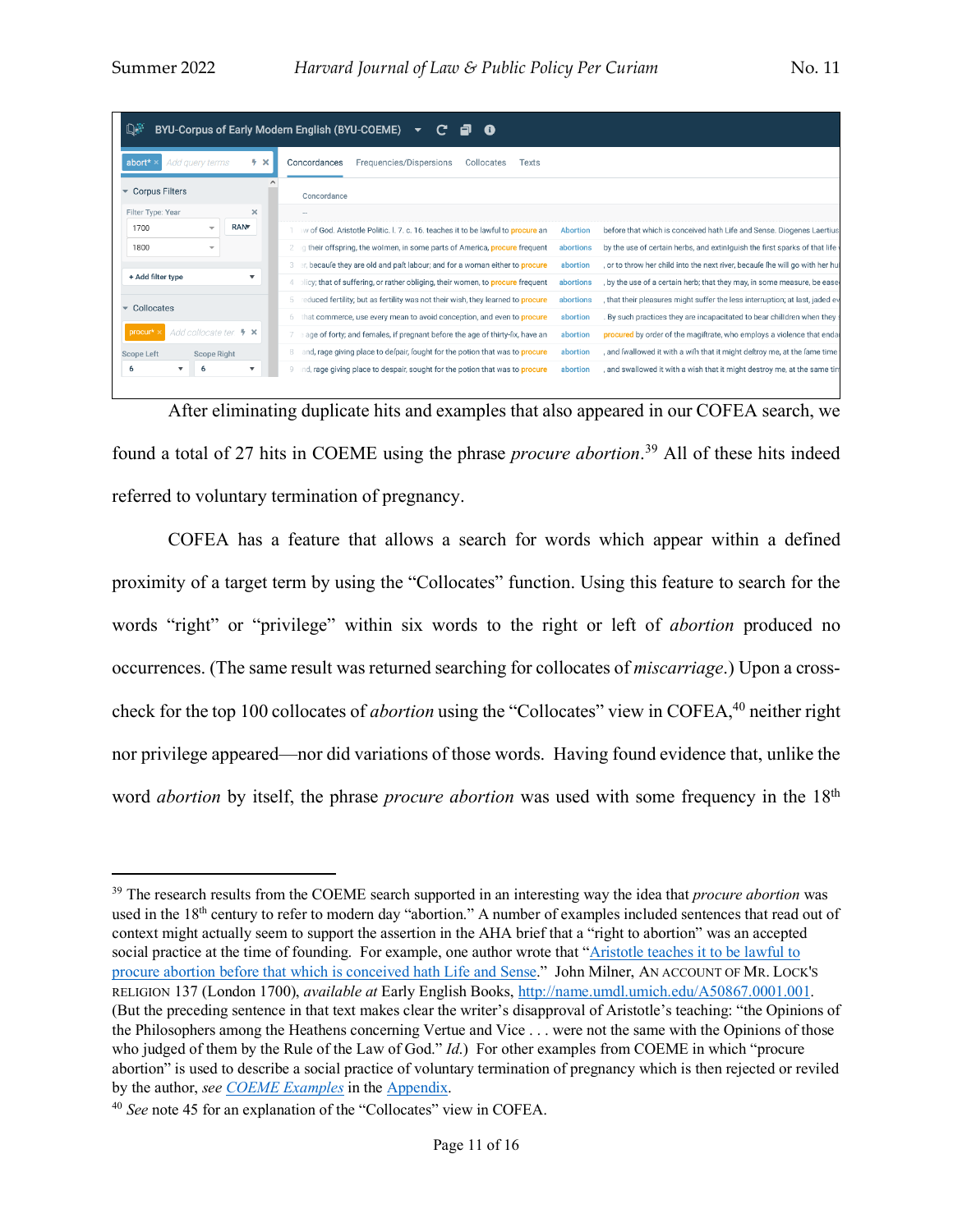$\overline{a}$ 

century to indicate that pregnancy had been voluntarily terminated, we did the same collocation testing of that phrase. The following screen shot shows that "right\*" is not a collocate of *procure abortion*:

| D.<br>Corpus of Founding Era American English (COFEA)<br>▼ C @ O                    |              |                         |                     |  |  |
|-------------------------------------------------------------------------------------|--------------|-------------------------|---------------------|--|--|
| procur* abort* ×<br>Add query tel $\bullet \times$                                  | Concordances | Frequencies/Dispersions | Collocates<br>Texts |  |  |
| <b>Corpus Filters</b>                                                               | Match        | <b>Raw Frequency</b>    |                     |  |  |
| Collocates                                                                          | $\sim$ $-$   | $\bf{0}$                |                     |  |  |
| right* $\times$<br>$\blacksquare$ Add collocate term $\blacktriangleright$ $\times$ |              |                         |                     |  |  |
| <b>Scope Left</b><br>Scope Right                                                    |              |                         |                     |  |  |
| 6<br>6<br>$\overline{\mathbf{v}}$<br>▼                                              |              |                         |                     |  |  |
|                                                                                     |              |                         |                     |  |  |

We also found no examples in which *procure abortion* was a collocate of "privilege." Then we selected the "Collocates" view in COFEA to find the words that appear with statistically significant frequency with *procure abortion*: 41

<sup>41</sup> We searched for collocates that appear within six words to the right or left of *procure abortion*. We set the "Max Hits" at 100 and the "Minimum Mutual Information" score to 3. ("Mutual information score is a statistical association measure that helps to inform the strength of relationship between two collocates. When using mutual information score to help filter through meaningful results, it is common practice to set a minimum mutual information score of 3." COFEA Help Docs.)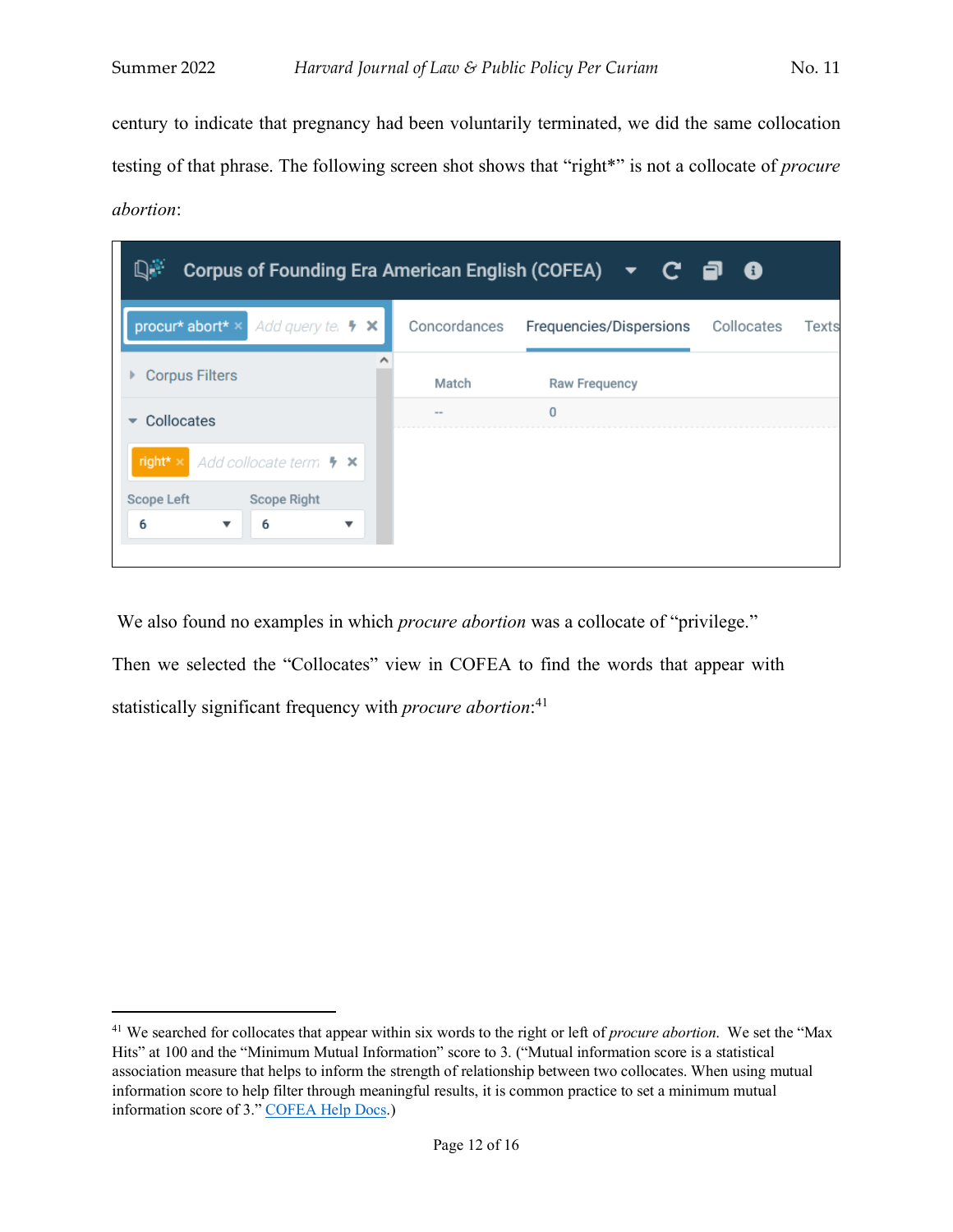| D.<br>Corpus of Founding Era American English (COFEA)<br>c a<br>- 0<br>$\blacktriangledown$ |                                 |   |               |                         |                                |  |
|---------------------------------------------------------------------------------------------|---------------------------------|---|---------------|-------------------------|--------------------------------|--|
| procur* abort* ×<br>Add query te. $\bullet \times$                                          |                                 |   | Concordances  | Frequencies/Dispersions | Collocates<br>Texts            |  |
| Columns                                                                                     |                                 | ∧ | Collocate     |                         | <b>Collocational Frequency</b> |  |
| Sort<br>$\overline{\phantom{a}}$                                                            |                                 |   | $- -$         |                         | 72                             |  |
| <b>ii</b> Collocational Frequency                                                           | $\uparrow \frac{A}{2}$ $\times$ |   | learned       |                         | 4                              |  |
| <b>ii</b> Collocate                                                                         | $l^A$ $\times$                  |   | 2<br>use      |                         | 4                              |  |
| + Add a column                                                                              | $\overline{\mathbf{v}}$         |   | 3<br>practice |                         | 3                              |  |
|                                                                                             |                                 |   | enlarge<br>4  |                         |                                |  |
|                                                                                             |                                 |   |               |                         |                                |  |

None of the collocates were "right" or "privilege" or variations of those words.<sup>42</sup>

Looking in depth at each of the twelve examples referring to voluntary termination of pregnancy from COFEA we concluded that none would support a claim that "a right of abortion" was understood in the Founding Era as "deeply rooted in the history and traditions of the American people." Nine of these twelve usages referred to social practices of other cultures:

■ Thomas Jefferson provides two examples in a passage describing Native American women. "[T]hey have learned the practice of procuring abortion by the use of some vegetable; and that it even extends to prevent conception for a considerable time after."43 A few sentences later in the same paragraph Jefferson refers to this practice as "voluntary

<sup>&</sup>lt;sup>42</sup> We also reviewed dictionaries and thesauruses available in the Founding Era or published soon thereafter to look for other words and phrases used in that period to refer to voluntary termination of pregnancy. We found the phrases "destroy foetus" and "destroy the embryo in the womb" but the uses of these phrases when read in context did not support a claim that a "right to abortion" was understood in the Founding Era as "deeply rooted in the history and traditions of the American people." *See* 18th Century Dictionaries in the Appendix.

<sup>&</sup>lt;sup>43</sup> Thomas Jefferson, NOTES ON THE STATE OF VIRGINIA 92 (1787) (emphasis added). Full original context in Appendix.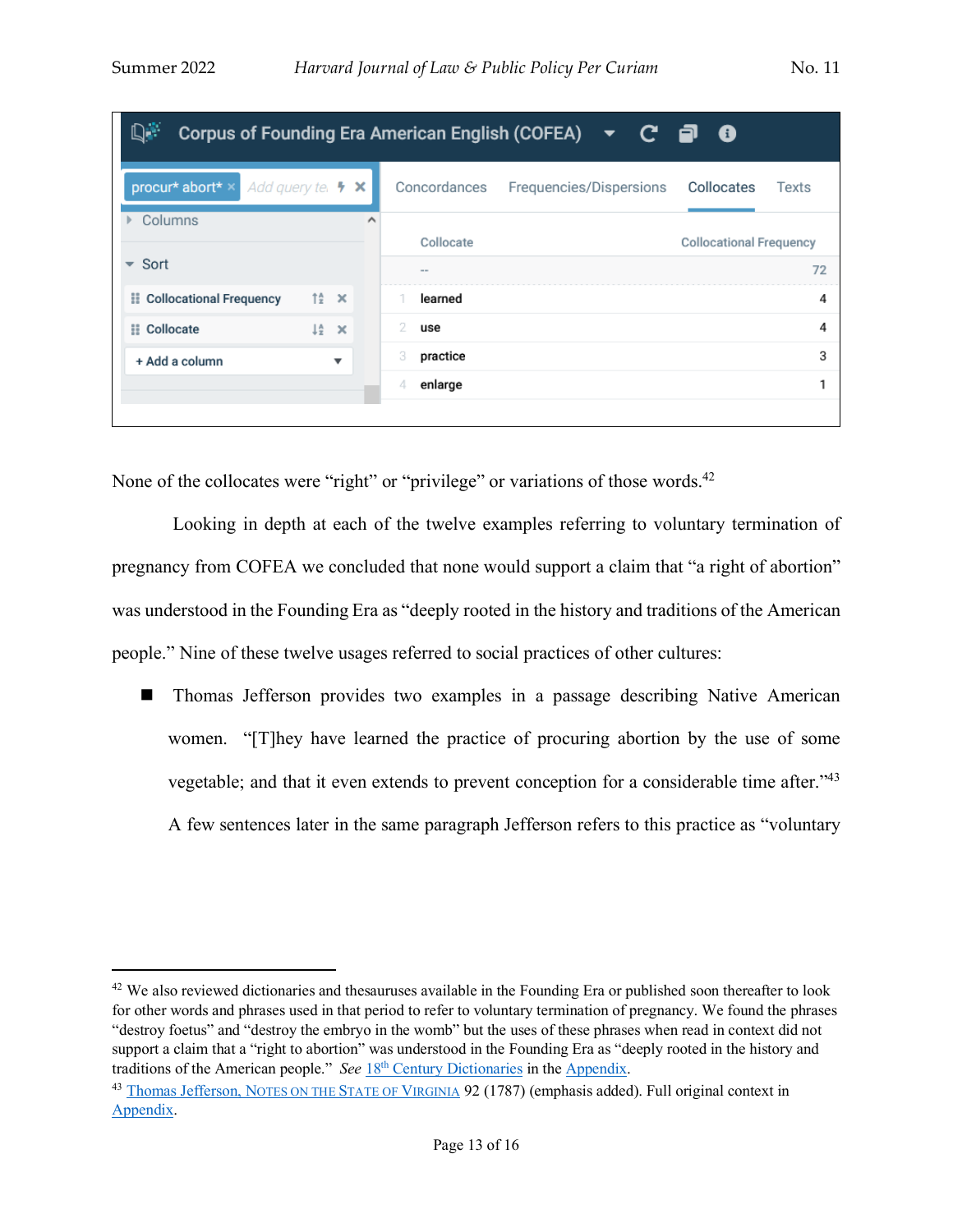abortion:" "To the obstacles then of want and hazard . . . those of labour and of voluntary abortion are added with the Indian. No wonder then if they multiply less than we do."44

- The Rev. John Wesley, the founder of Methodism, wrote the following based on his missionary work in what was then the colony of Georgia: "Of the Georgian Indians in general it may be observed . . . [t]hey are implacable, unmerciful: murderers of fathers, murderers of mothers, murderers of their own children: it being a common thing for a son to shoot his father or mother, because they are old and past labour; and for a woman either to procure abor-tion, or to throw her child into the next river, because she will go with her husband to the war."<sup>45</sup>
- n A third author also used the phrase *procure abortion* to describe social practices of Native American women.46
- Another two uses come from a passage by John Adams recounting a story from ancient Greek history.<sup>47</sup>

l

<sup>44</sup> *Id.*

<sup>45</sup> John Wesley, AN EXTRACT OF THE REV. MR. JOHN WESLEY'S JOURNALS, VOLUME I 88–89 (Philadelphia 1795), *available at* Evan Early American Imprints, http://name.umdl.umich.edu/N22587.0001.001.

<sup>46</sup> William Robertson, THE HISTORY OF AMERICA, Book IV 329 (New York 1798) ("The distresses and hardships of the savage life . . . must be fatal to those of more tender age. Afraid of undertaking a task so laborious, and of such long duration, as that of rearing their offspring, the women, in some parts of America, procure frequent abortions by the use of certain herbs"), *available at* Evans Early American Imprints,

http://name.umdl.umich.edu/N25924.0001.001. Yet another author, Williams Smith, provided a similar description of social practices among Native Americans, using the phrase "destroy the foetus in the womb." For more detail, *see* 18th Century Dictionaries in the Appendix.

<sup>&</sup>lt;sup>47</sup> John Adams, A Defence of the Constitutions of Government of the United States of America 250 (1787):

<sup>&</sup>quot;Lycurgus [of Sparta] . . . succeeded his brother Polidectes but [was] told his brother's widow was with child. . . . The ambitious princess . . . offered to marry [Lycurgus], and remove out of his way the only competitor by procuring an abortion." (emphasis added). Full original text in Appendix.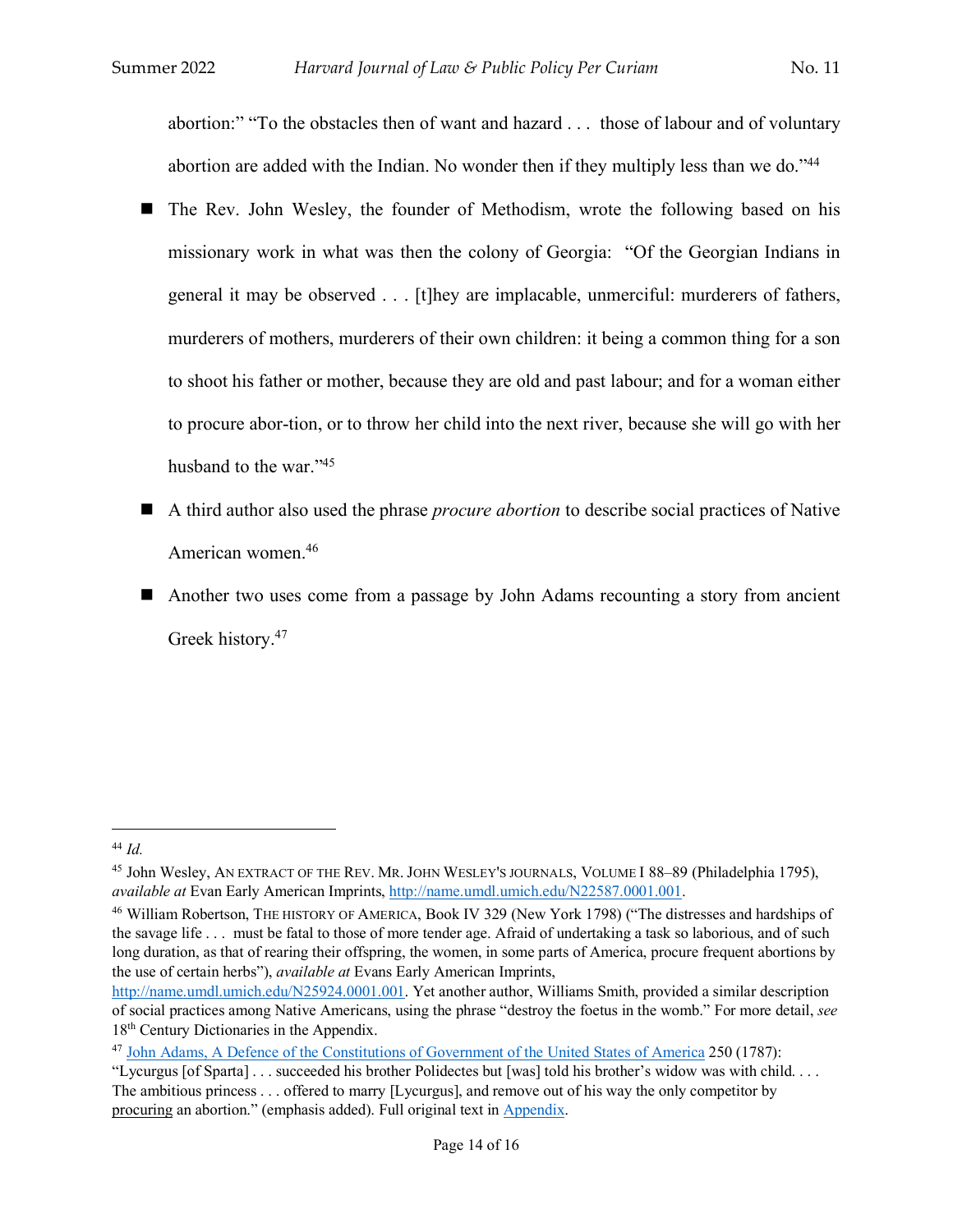- An "Essay on the character, manners, and genius of women in different ages" said of ancient Rome: "Debauchery reduced fertility. They learned to cheat nature. The art of producing abortions completed the detestable practice."48
- n Another author described the Romans with similar language: "Debauchery reduced fertility; but as fertility was not their wish, they learned to procure abortions, that their pleasures might suffer the less interruption."49
- A sermon about "vile and immoral" heathens said they violated the commandment "not to kill" "by procuring the abortion of children [and] by exposing new-born infants."<sup>50</sup>

The tenth use appears in a novel by Mary Wollstonecraft, an English writer considered a pioneer of feminism,51 in which the narrator, a servant raped by her master, finds herself pregnant and describes "procuring abortion" in terms of suicide: "rage giving place to despair, [I] sought for the potion that was to procure abortion, and swallowed it with a wish that it might destroy me, at the same time that it stopped the sensations of new-born life."52

Dr. William Cullen, a Professor of Medicine at the University of Edinburgh in Scotland, in the eleventh example, referred to "unprescribed" use by women of "fossile oils" and mentioned

<sup>48</sup> William Russell, ESSAY ON THE CHARACTER, MANNERS, AND GENIUS OF WOMEN IN DIFFERENT AGES. ENLARGED FROM THE FRENCH OF M. THOMAS 40 (Philadelphia 1774), *available a*t Evans Early American Imprints, http://name.umdl.umich.edu/N10774.0001.001.

<sup>49</sup> William Alexander, THE HISTORY OF WOMEN, FROM THE EARLIEST ANTIQUITY, TO THE PRESENT TIME; GIVING AN ACCOUNT OF ALMOST EVERY INTERESTING PARTICULAR CONCERNING THAT SEX, AMONG ALL NATIONS, ANCIENT AND MODERN 258 (Philadelphia 1796), *available at* Evans Early American Imprints, http://name.umdl.umich.edu/N22674.0001.001.<br><sup>50</sup> Benjamin Bennet, THE TRUTH, INSPIRATION AND USEFULNESS OF THE SCRIPTURE ASSERTED AND PROVED 31

<sup>(</sup>New Brunswick, N.J. 1795), *available at* Evans Early American Imprints, http://name.umdl.umich.edu/N21501.0001.001

<sup>51</sup> *Mary Wollstonecraft, English author*, BRITANNICA (2022) (author of A VINDICATION OF THE RIGHTS OF WOMAN (1792), considered a classic of feminism; mother of Mary Wollstonecraft Shelley, author of FRANKENSTEIN), https://www.britannica.com/biography/Mary-Wollstonecraft.

<sup>52</sup> MARIA: OR THE WRONGS OF WOMAN. A POSTHUMOUS FRAGMENT 74 (Philadelphia 1799), *available at* Evans Early American Imprints, http://name.umdl.umich.edu/N26724.0001.001.